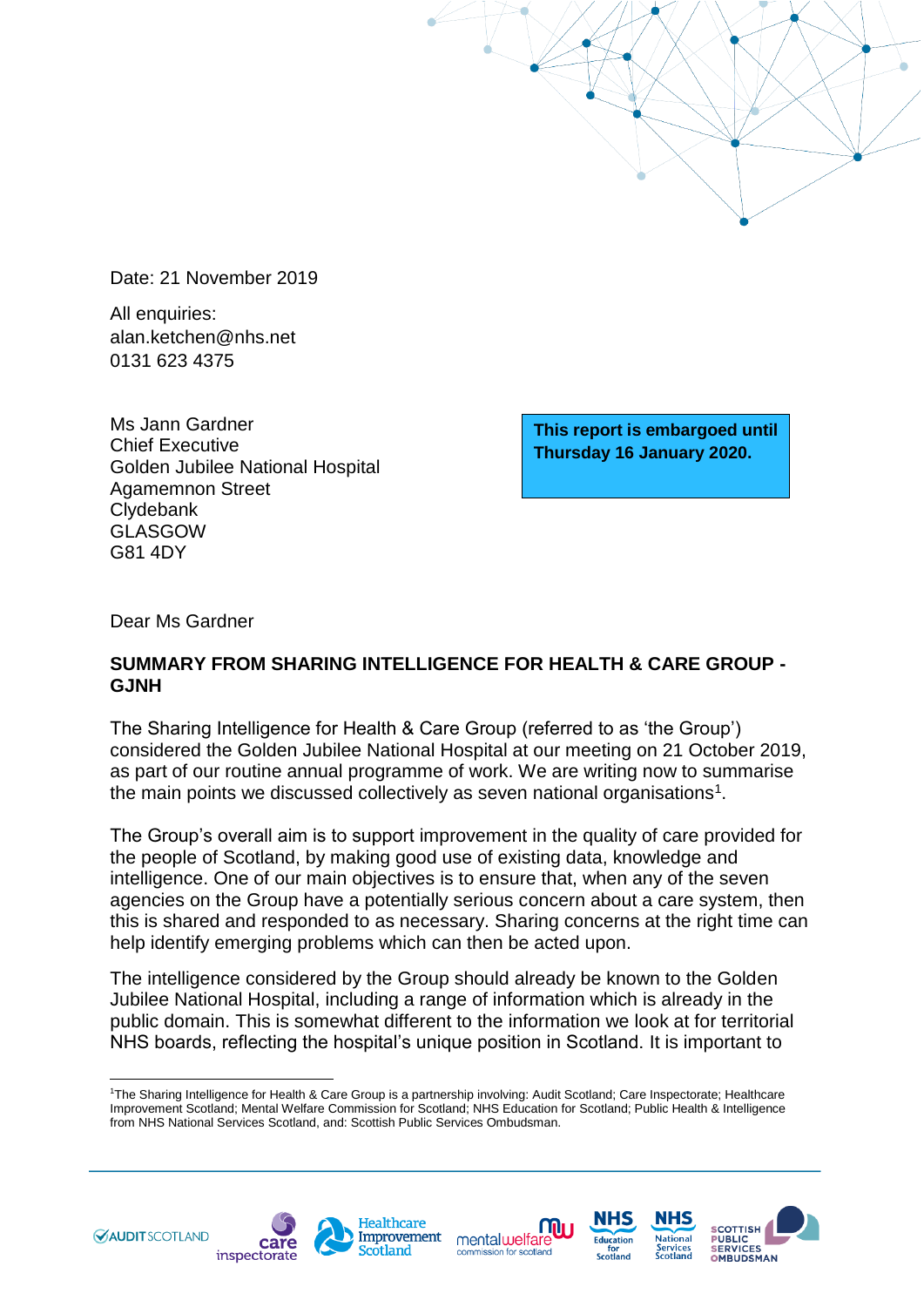note that we only consider data/information that is held by the seven agencies represented on the Group. This sort of intelligence helps us identify things that are working well, as well as emerging problems. It does not, however, allow us to make a comprehensive assessment of the quality of care – nor is it the role of the Group to do this.

## **Golden Jubilee National Hospital**

 $\overline{\phantom{a}}$ 

When we considered the Golden Jubilee National Hospital on 21 October 2019, the partner agencies on the Group found it helpful to learn from each other about various aspects of this healthcare system. This will help inform the work we carry out as national organisations. As described below, we were pleased to note aspects of your local system that are working well. We also discussed some risks to the quality of care delivered for the patients of the Golden Jubilee National Hospital. We acknowledge that work is already being carried out locally to respond to these issues.

Leadership and culture are critically important factors when considering the quality of care in the wider sense. We are also aware that the leaders of today's health and social care systems are working within an environment of extreme pressure. There has recently been a significant level of change across Scotland within the senior leadership of NHS boards, and we noted that in the past year there have been some changes to the senior leadership of the Golden Jubilee National Hospital. Healthcare Improvement Scotland explained that, as part of a test organisation-level review, there was positive feedback from staff about the senior leadership team, eg staff felt they were able to share their issues and that they were listened to. This review also found positive examples of a culture of quality improvement and learning. These included executive walkrounds, the enhanced monitoring unit for patients with complex needs, and learning from other countries to develop new ways to improve the quality and efficiency of the treatment provided to patients with cataracts.

When we considered the Golden Jubilee National Hospital in 2018, the appointed auditor explained that you continued to have adequate and effective processes in place for managing your financial position and use of resources. We learned that, more recently, the Golden Jubilee National Hospital has carried out a selfassessment against the Blueprint for Good Governance – and that this demonstrates a commitment to continuous improvement, with actions identified to strengthen existing governance arrangements. The Healthcare Improvement Scotland review recommended that improvements could be made to how data are used, eg as part of your governance mechanisms and to support decision making. NHS Education for Scotland explained that it would be beneficial if your educational governance arrangements are better clarified.

As highlighted in our annual summary report for  $2018-2019^2$ , care systems across the country are experiencing unprecedented financial pressures. The appointed auditor highlighted that you met all three of your financial targets for 2018-2019. We also noted that the Golden Jubilee National Hospital's high level financial projections over a three-year period are based on the assumption that you will deliver a breakeven position each year within the three-year plan period. Your Annual Operational Plan and Financial Plan reflect that the Scottish Government plans to invest over £87

<sup>2</sup>http://www.healthcareimprovementscotland.org/our\_work/governance\_and\_assurance/sharing\_intelligence/sharing\_intelligenc e\_2018-2019.aspx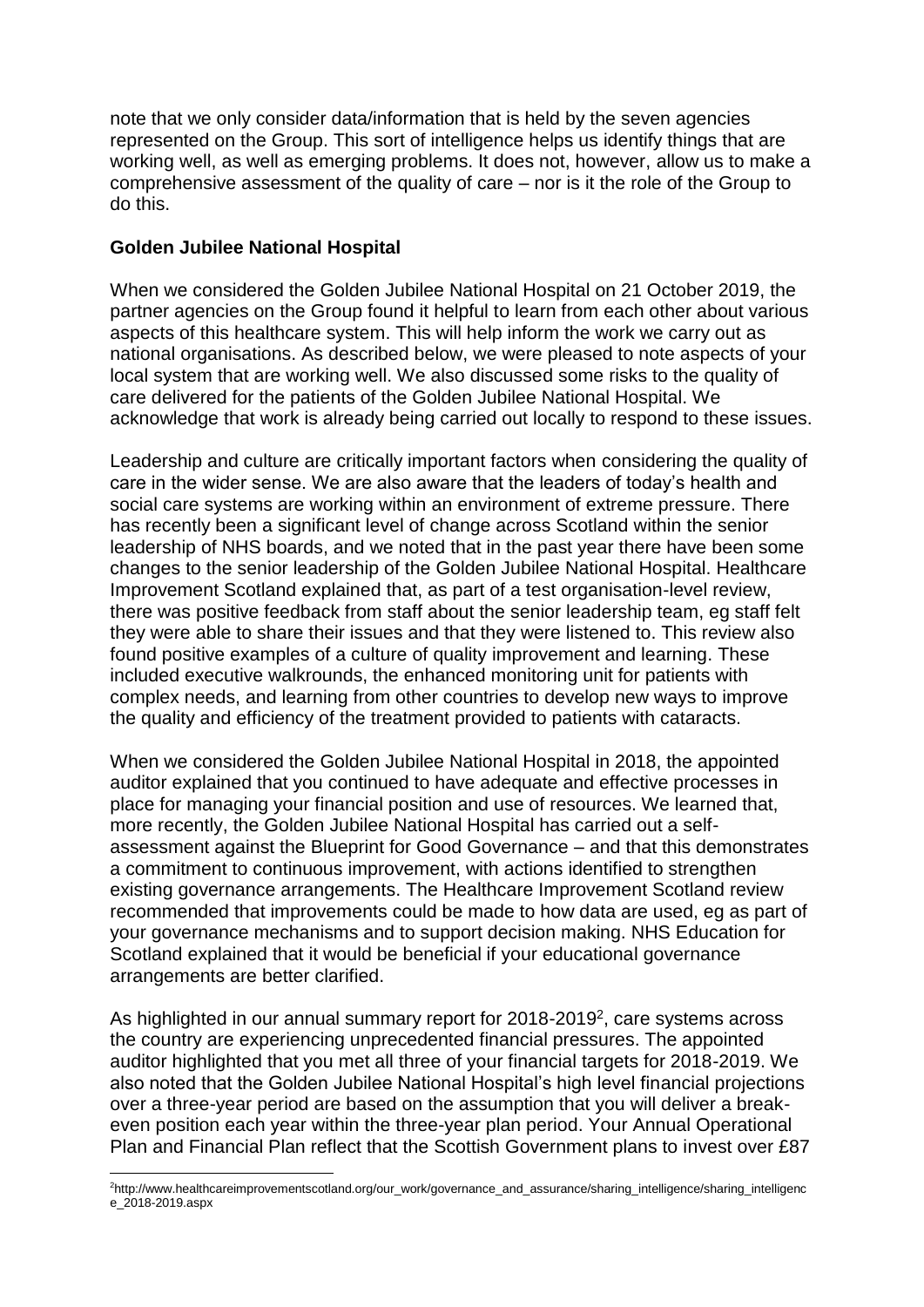million over the next five years as part of a major expansion of services. Spend on phase one of the expansion programme (ophthalmology elective care capacity) commenced during 2018-2019. Phase two of the programme, the creation of an orthopaedic and other elective surgery unit, is planned to commence in early 2020 following approval of the Full Business Case.

As a Group, we have also highlighted the significant workforce challenges that care systems across Scotland are experiencing. Public Health & Intelligence reported that your vacancy rates for consultants, nurses and midwives, and for allied health professionals, are all close to the national levels.

Our meeting on 21 October 2019 provided an opportunity for the partner agencies on the Group to share information with each other about the quality of other front line services at the Golden Jubilee National Hospital. For example, we found it helpful to learn from Healthcare Improvement Scotland that they identified examples of innovative improvements to patient care. These include the pathway enabling direct access for patients with a specific type of heart attack who are admitted directly to the hospital.

This review also acknowledged that positive feedback has consistently been received from patients, carers and their families. People are typically very happy with the quality of care provided by the Golden Jubilee National Hospital. Patients and families are engaged in the improvement and redesign of services, including the new expansion programme.

When reporting on a range of outcomes and performance data Public Health & Intelligence did note, however, that there has been a deterioration on some of your waiting times figures, ie 12-week waiting time to treatment requirement.

Healthcare Improvement Scotland explained that the Golden Jubilee National Hospital continues to engage well with the Acute Care Portfolio. The reported cardiac arrest numbers remain low and there was an improvement in the rate of falls. As for NHS boards generally, there are some challenges in securing the skills and capacity for leading and carrying out quality improvement work. We understand that you are developing a quality improvement strategy.

The Group therefore agreed that, at this time, there are no actions beyond any already planned that any of the seven national agencies need to take.

We hope you find this summary of our discussions helpful. As a Group, we will continue to share intelligence in order to inform the work we carry out as seven national agencies. If you have any suggestions for how our Group can better support your work to deliver high quality care for the patients of the Golden Jubilee National Hospital then please don't hesitate to let us know.